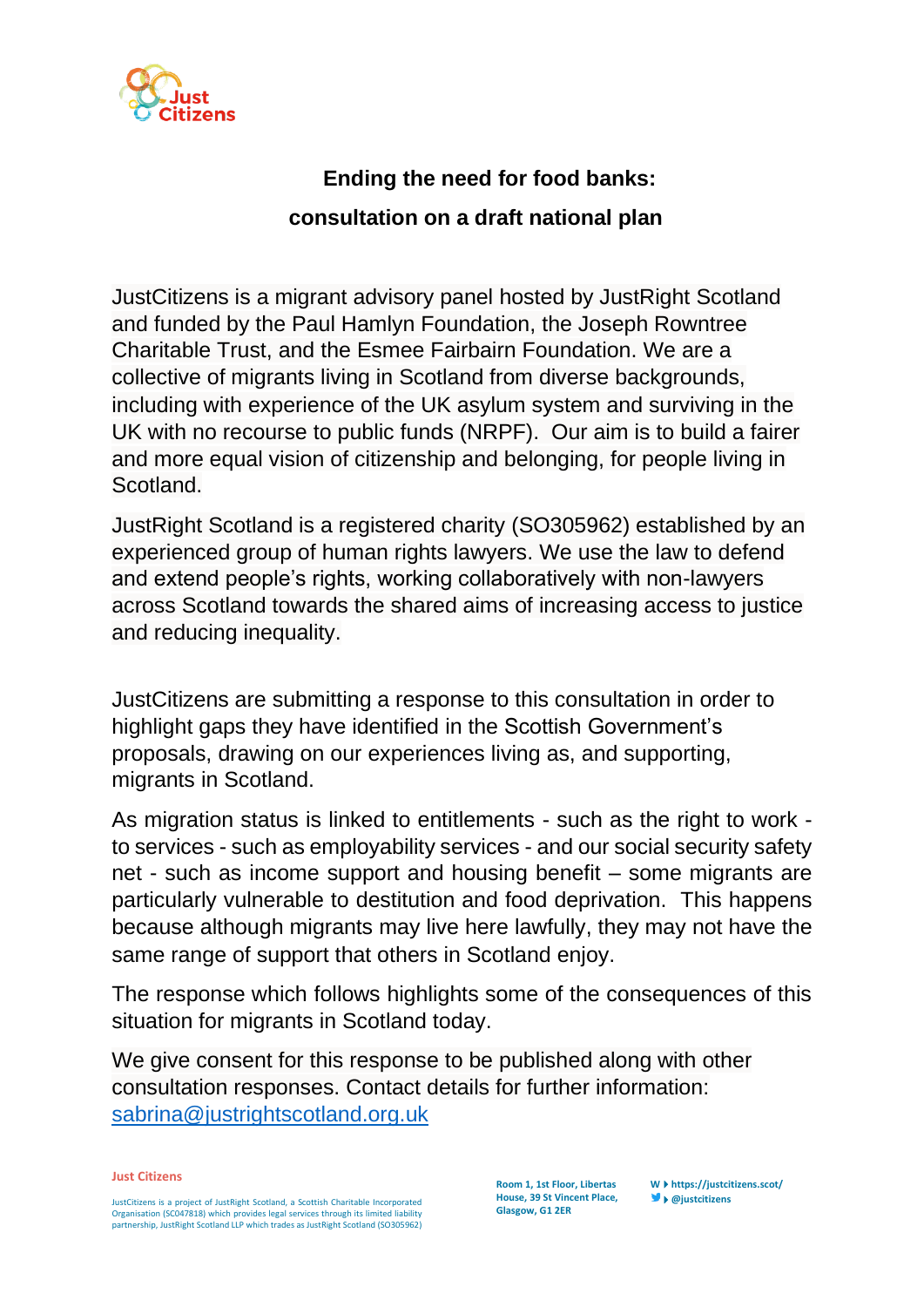

1. Do you think that the approach outlined is consistent with the vision to end poverty and the need for food banks? Is there anything else you think should be included? [Y/N/Don't Know] [Open comment]

No.

The right to adequate food is one of the basic human rights, together with the right to life and water. The right to food is the right to feed oneself in dignity:

*"The right to adequate food is realized when every man, woman and child, alone or in community with others, has physical and economic access at all times to adequate food or means for its procurement." – Committee on Economic, Social and Cultural Rights – [General](https://undocs.org/E/C.12/1999/5)  [Comment no. 12, Right to Food](https://undocs.org/E/C.12/1999/5)*

Given this definition it is possible to derive all the components that comprise the right to adequate food.

The first dimension related to adequacy is food security, meaning that food must be both physically available and financially accessible to all individuals. Another component is the concept of diet and dietary needs, seen as elements necessary for acceptable mental and physical growth. Lastly, the factor of cultural acceptability expresses how food and food consumption are based on other elements other than simple nutrition.

All these components to the right to food are important measuring sticks that must be considered when assessing the relevance of specific legislation or food-related policies, as they represent the degree to which the human right to adequate food is guaranteed.

The right to food is also fundamental to enjoying our other rights. As human rights are interdependent, indivisible, and interrelated, there is a link between the right to food and other human rights, which means that if the right to food is violated other human rights, such

**Just Citizens**

JustCitizens is a project of JustRight Scotland, a Scottish Charitable Incorporated Organisation (SC047818) which provides legal services through its limited liability partnership, JustRight Scotland LLP which trades as JustRight Scotland (SO305962)

**Room 1, 1st Floor, Libertas House, 39 St Vincent Place, Glasgow, G1 2ER**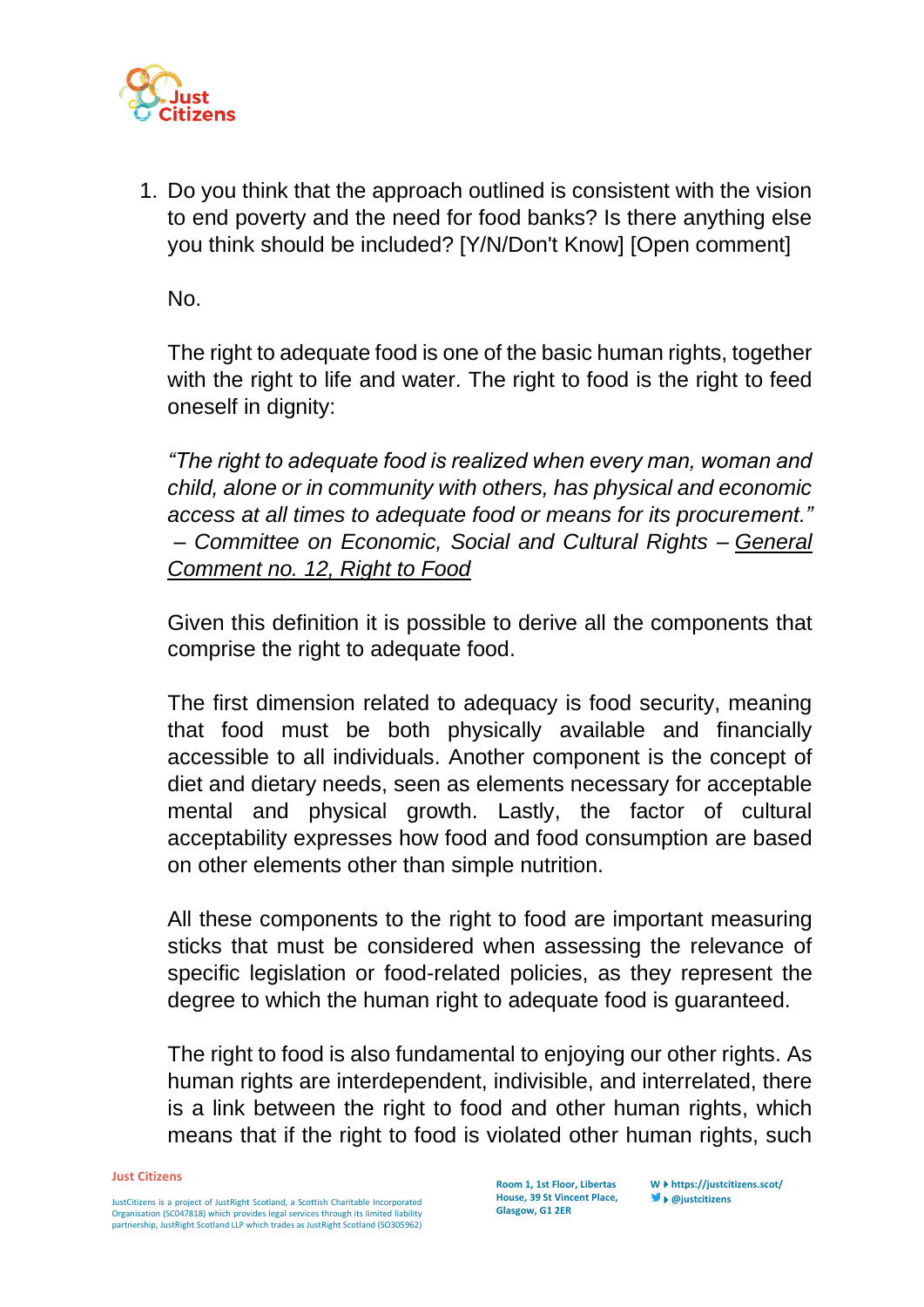

as the right to health, adequate housing and education amongst others, cannot be fully enjoyed. Thus, the right to food must be secured before we can secure other human rights.

As the right to adequate food is inseparable from social justice, new policies and legislation aimed at tackling the existing gaps of that right need to address the broader underlying causes linked to poverty and destitution faced by migrants in Scotland daily.

We although we welcome the vision to end poverty and the need for food banks, as well as some of the progressive proposals, we also see gaps that should not be ignored, nor taken as minor challenges.

First of all, the aims, whilst aspirational, are described using a vague language that only refers to future hopes, without proposing actual steps within a more structured strategy.

We believe that Scottish Government should stop "trying to make the good things better and start with the really bad ones, levelling the playing field", and it should also stop perpetuating the idea that the only people accessing food banks are poor people.

There is an urgent need to change employment rights; too many jobs require two years of continuous employment in order to have access to full employment rights. That means too many people do not have access to sick pay, maternity leave, holiday pay, or even pension schemes.

We are also concerned that much of the additional support proposed would still be administered within a social security system that intentionally excludes many migrants – even those who have lived here long-term and are in employment or employable. That would mean that people who have no recourse to public funds, those who do not qualify for benefits, even those who are working but part-time, on zero hours contracts or in lower wage jobs, will be automatically

**Just Citizens**

JustCitizens is a project of JustRight Scotland, a Scottish Charitable Incorporated Organisation (SC047818) which provides legal services through its limited liability partnership, JustRight Scotland LLP which trades as JustRight Scotland (SO305962)

**Room 1, 1st Floor, Libertas House, 39 St Vincent Place, Glasgow, G1 2ER**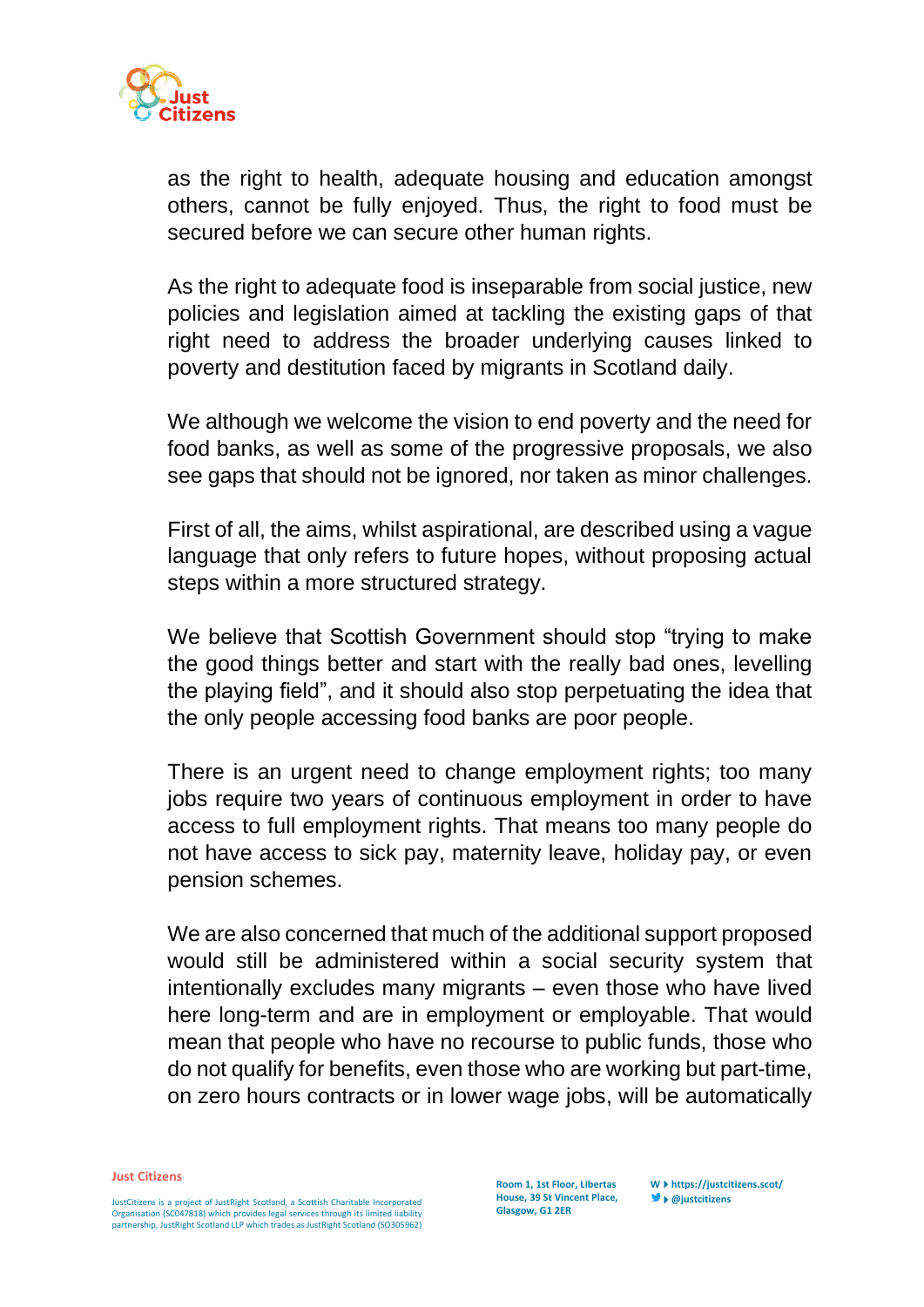

excluded from this additional support – simply because of their migration status.

JustCitizens is not fully convinced that the need for food banks will be completely removed by implementing this plan, nor is convinced that complete removal would be the right answer. Food banks can be community tools, used to access food with no strings attached. They could be further developed and transformed to provide community engagement, opportunities for connection, around people and food. Individuals, families, children could feel empowered by having the option to pick up food or cook food, learning about local produce etc. Food banks possess great community links, and we believe the Scottish Government would do well to use these.

- 2. Do you think that the actions underway will help to reduce the need for food banks as a primary response to food insecurity? [Y/N/Don't **Knowl** No
- 3. Do you think that the suggestions for what more we plan to do will help to reduce the need for food banks as a primary response to food insecurity? [Y/N/Don't Know] No
- 4. Is there anything else that you think should be done with the powers we have at a national or local level to reduce the need for food banks as a primary response to food insecurity? [Open comment]

We believe that employment rights should be strengthened, starting from the application process, which has to be accessible and fair to all candidates. We believe that discrimination in access to employment continues to be an important factor in vulnerability of migrants to destitution in Scotland.

**Just Citizens**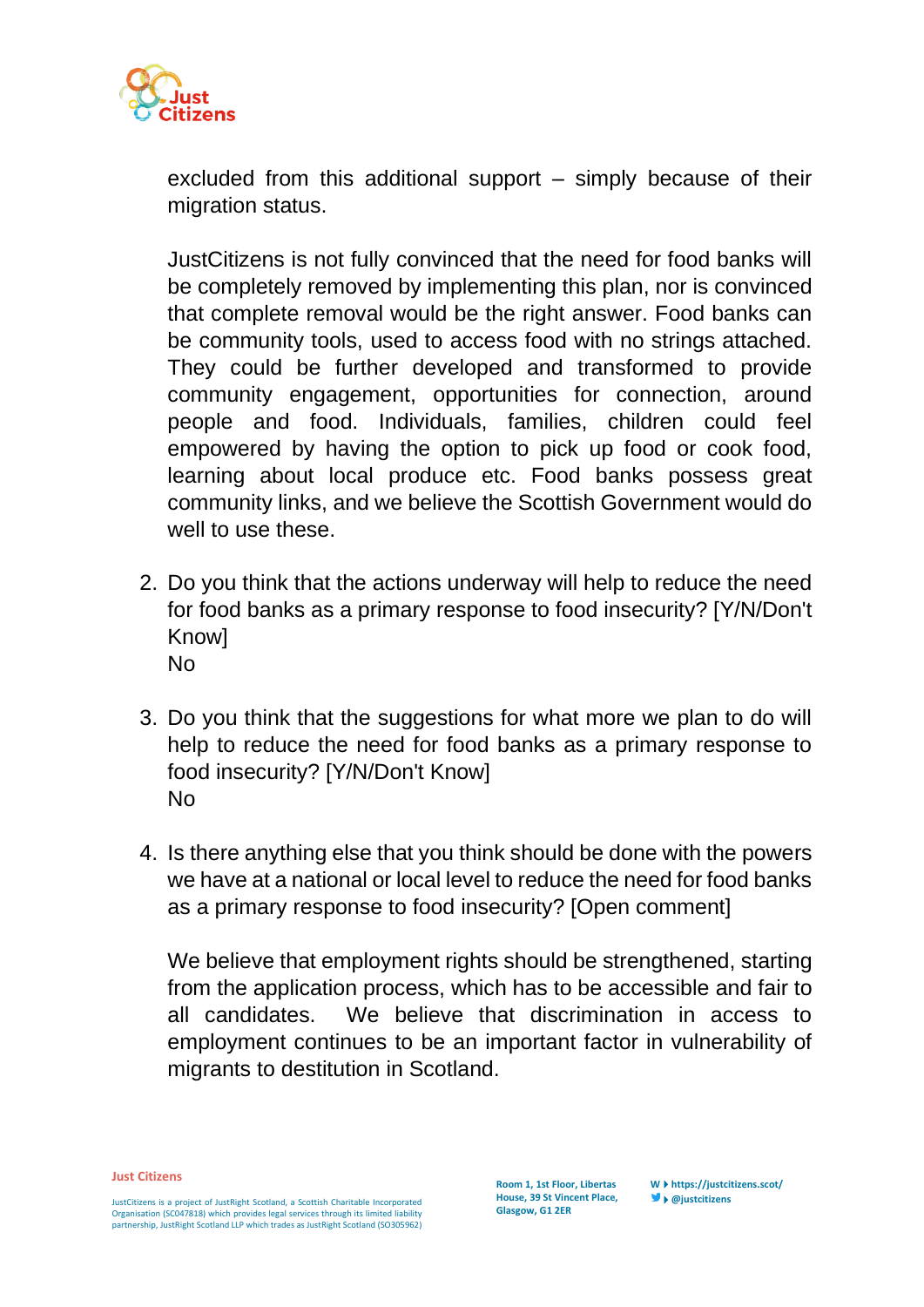

We also believe that Scottish Government should urgently address the need to provide substantial financial resources to fund equivalent centralised support to people who are in need – and locked out of other social security systems. We believe this fund should be made accessible to individuals and organisations, to be used locally, tailored around the needs of communities.

We also believe Scotland and the Scottish Government should also reflect on why poverty levels are increasing exponentially. We support improvements that benefit all people in Scotland struggling financially – not just those benefitting migrants. For example, we support an increase in the benefits allowance, ensuring people do not have to wait weeks before getting their first payment and that such payment is aligned with the actual, real cost of living.

We believe there should be an increase in wages, one that matches the cost of living, especially in big cities. Too many companies in Scotland are allowed to offer zero-hours contracts, or jobs that pay more than the minimum wage "on paper" without taking into account the time required to travel from one side of the city to the other and the cost of transport.

We also call for affordable, truly affordable, childcare to be implemented. JustCitizens welcomes the new initiatives developed and implemented by the Scottish Government which increases the scope of its childcare commitments, however, they are simply not enough for working parents, for single mothers, for people with no recourse to public funds and for the thousands of people with precarious, low-paid jobs. If the Scottish Government is serious about wanting to create more opportunities for employment, then adequate childcare needs to be in place first.

People on low income to access food, employment, support and advice, should have access to a bus pass, regardless of their immigration status. That would fit well into the environmental strategy and the New Scots strategy.

## **Just Citizens**

JustCitizens is a project of JustRight Scotland, a Scottish Charitable Incorporated Organisation (SC047818) which provides legal services through its limited liability partnership, JustRight Scotland LLP which trades as JustRight Scotland (SO305962)

**Room 1, 1st Floor, Libertas House, 39 St Vincent Place, Glasgow, G1 2ER**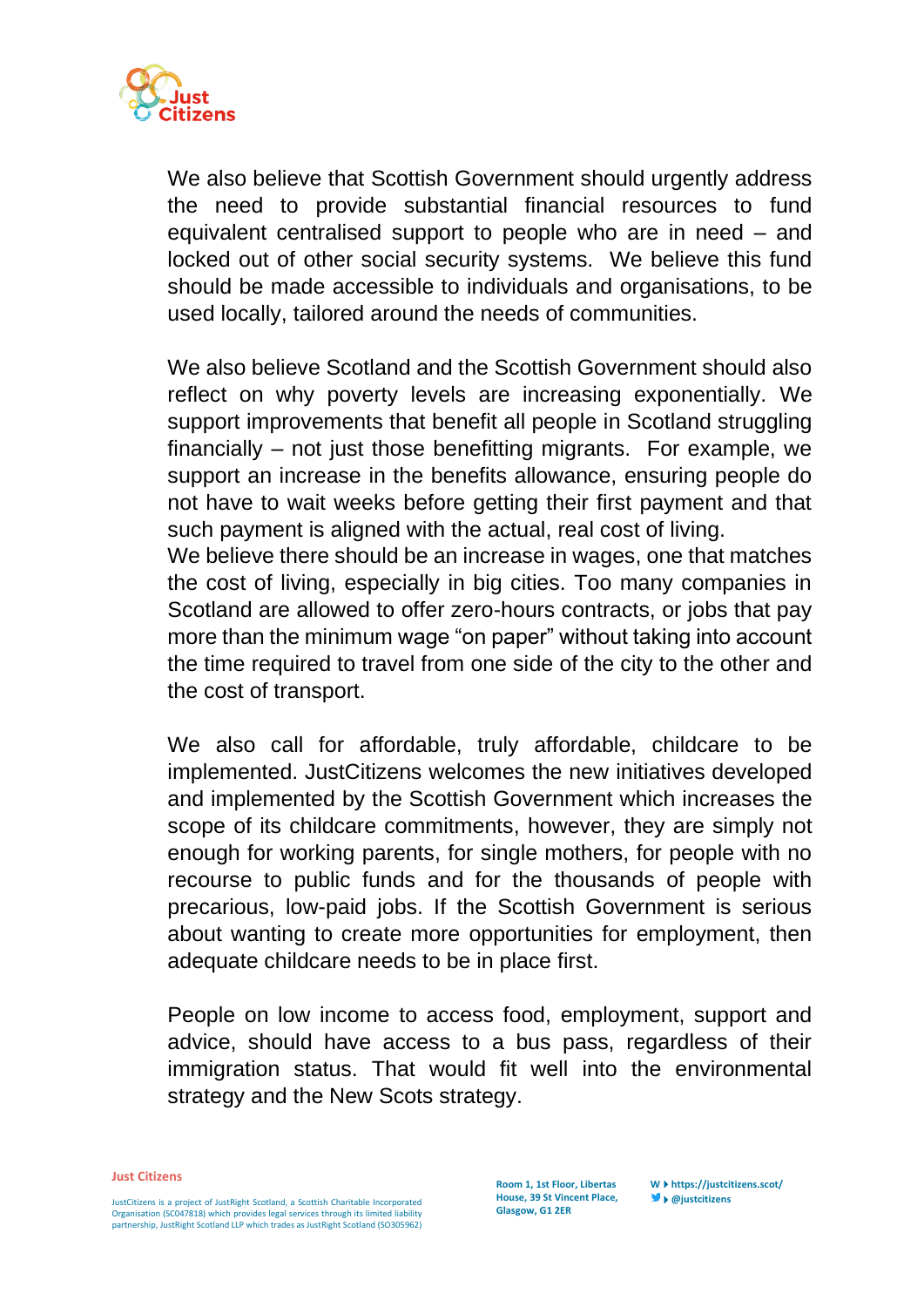

We welcome a strategy for Universal Basic Income is outlined in the paper; however, it is not as detailed and wide as JustCitizens had hoped, and we would have liked a much deeper analysis of how that strategy would work in practice. However, as the system today is overly bureaucratic and complex to navigate, a universal payment would be welcome, as we recognise that continuously asking for small sums of money to survive is not a dignified approach.

A robust strategy on how to tackle homes affordability needs to be developed (and adhered to by private companies). Having enough social houses that meet the needs of people, lower the use of Airbnb especially in big cities, and strengthen tenants' rights, should all be developed alongside this strategy.

Proposals to criminalise or heavily tax food waste should be discussed, especially as Scotland wishes to be a leading country when it comes to its green strategy.

5. Do you have any views on how we intend to measure impact, and what would give you confidence that we are moving in the right direction? [Open comment]

We believe it is important to start by assessing the real poverty levels in Scotland.

But more importantly, it would be vital to look at people's income vs the cost of living and identify whether there is a fair balance between the two. If the cost of living is too high, people will be forced to make choices on how to cut on their expenses, and because gas, rent, electricity, council tax are expenses that cannot be avoided – if one wants to avoid destitution or homelessness - the only available "choice" left would be food.

6. Is there anything else that you think should be considered in the development of this plan? [Open comment]

**Just Citizens**

JustCitizens is a project of JustRight Scotland, a Scottish Charitable Incorporated Organisation (SC047818) which provides legal services through its limited liability partnership, JustRight Scotland LLP which trades as JustRight Scotland (SO305962)

**Room 1, 1st Floor, Libertas House, 39 St Vincent Place, Glasgow, G1 2ER**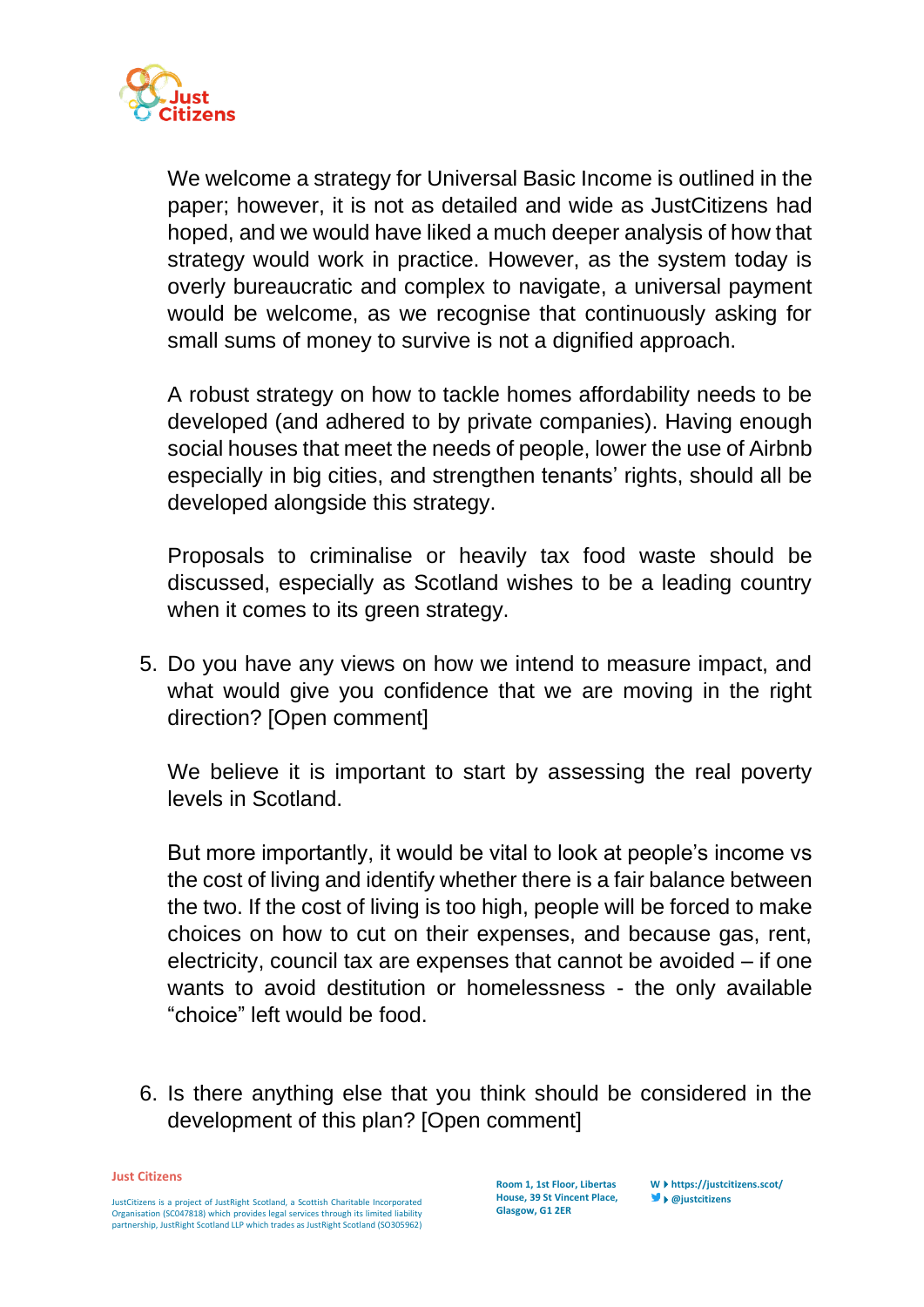

**People** for whom this consultation was intended.

JustCitizens found that the consultation was not easy to find, it was not translated into any other language spoken in Scotland, the Easy Version missed some critical points and lastly, people accessing food banks were not aware that such consultation was even taking place. We need to be real when it comes to including people with lived experience if we are serious about reshaping our society. This consultation should have reached communities and grass-root organisations.

Any new mechanism that is put into place should be coming from a Scottish Government fund that is purposefully and transparently accessible and available to everyone – regardless of migration status – with multiple referral points or through a self-referral mechanism, with only reasonable documentation asked.

Additionally, a consultation on food should talk more specifically about what type of food should be available, especially to children in schools. There should be more conversations about food waste and where we get our food from, especially in the UK.

Communities should always be consulted early on when planning new strategies, and JustCitizens would advise the Scottish Government to look at strategies that bring communities and green initiatives together for long-term solutions. Funds for third sector organisations should be in place, so that people with knowledge and expertise can sustainably provide help and support, ensuring people can access support without having to rely solely on agencies.

We would like to end our response, by asking a direct question to the Scottish Government.

**Just Citizens**

JustCitizens is a project of JustRight Scotland, a Scottish Charitable Incorporated Organisation (SC047818) which provides legal services through its limited liability partnership, JustRight Scotland LLP which trades as JustRight Scotland (SO305962)

**Room 1, 1st Floor, Libertas House, 39 St Vincent Place, Glasgow, G1 2ER**